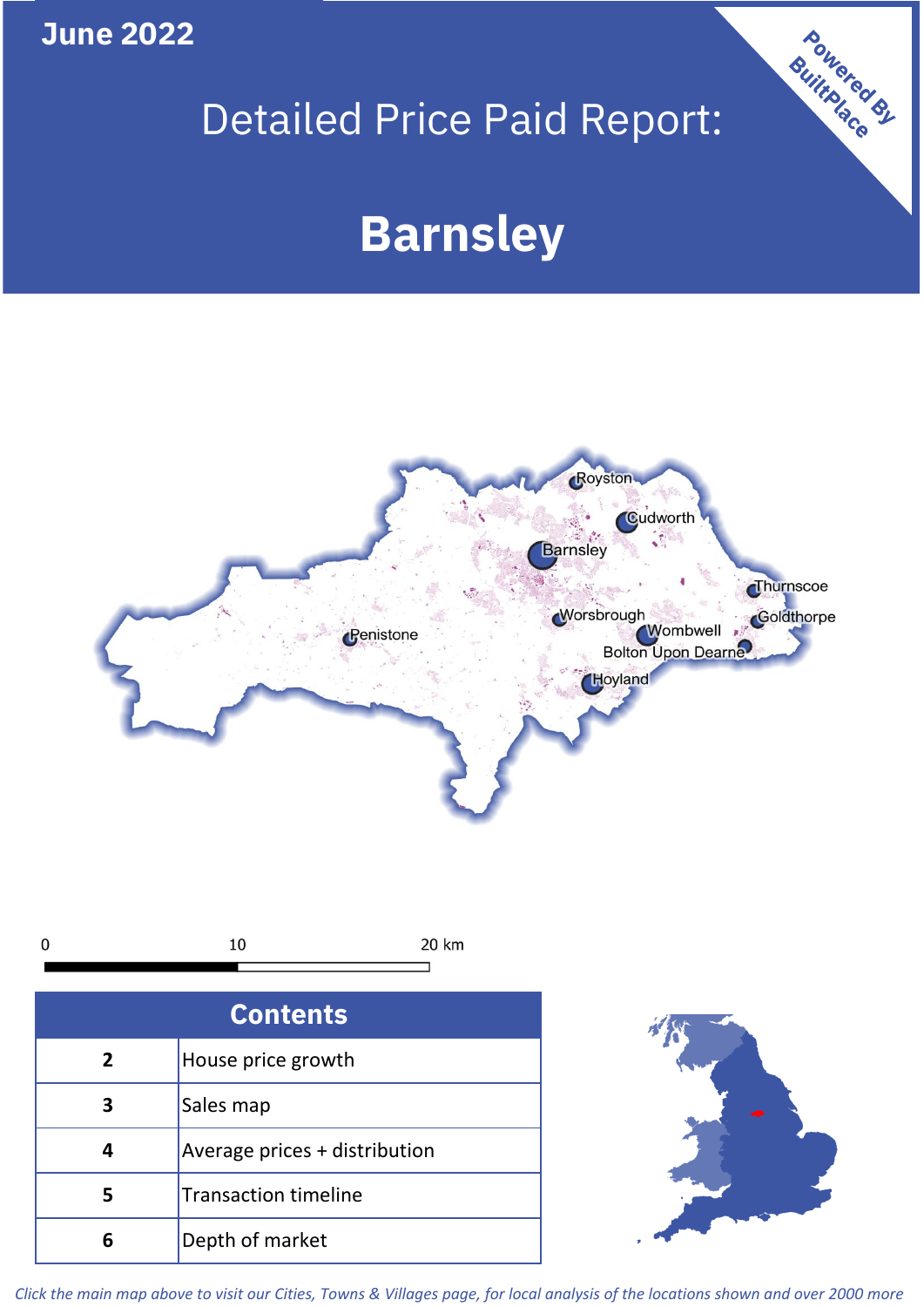## **Headline Data**

|                     | <b>Current level</b> | 3 month | <b>Annual</b> | 5 year  | 10 year |
|---------------------|----------------------|---------|---------------|---------|---------|
| <b>House prices</b> | £157,142             | 3.3%    | 10.0%         | 36.8%   | 51.5%   |
| <b>Transactions</b> | 3,619                | $-8.7%$ | 11.8%         | $-0.9%$ | 40.5%   |

# **House Price Growth (April 2022 data)**

#### *Annual Change in House Prices*



House prices in Barnsley grew by 10.0% in the 12 months to April 2022 (based on 3-month smoothed data). By comparison national house prices grew by 10.7% and prices in Yorkshire and The Humber grew by 10.0% over the same period.

Barnsley house prices are now 25.2% above their previous peak in 2007, compared to +33.2% for Yorkshire and The Humber and +52.9% across England.



#### *Year-To-Date Change in House Prices, December to April*

Local prices have grown by 3.6% in 2022 so far, compared to growth of 2.4% over the same period last year.

#### *Source: OS OpenData; UK House Price Index (Contains HM Land Registry data © Crown copyright)*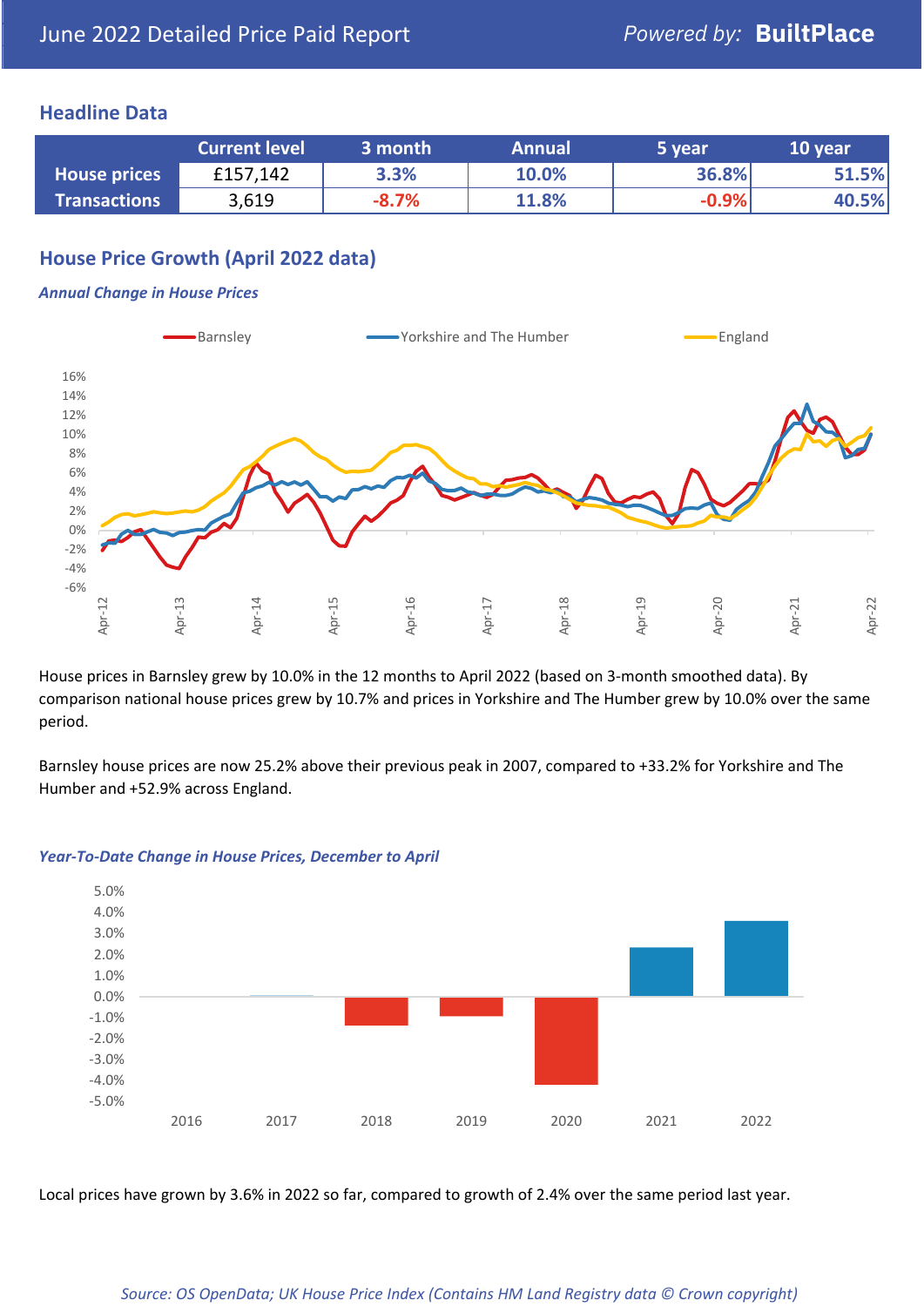# **House Price Map**

*12 months to April 2022*



*Each point is one postcode, coloured by the average value relative to all sales in this local authority (price bands are LA-specific quintiles).*

**Map Key**

| Min      | <b>Max</b> |                            |
|----------|------------|----------------------------|
| Up to    | £86,000    | 1st quintile / lowest 20%  |
| £86,000  | £118,000   | 2nd quintile               |
| £118,000 | £150,000   | 3rd quintile               |
| £150,000 | £209,000   | 4th quintile               |
| £209,000 | and over   | 5th quintile / highest 20% |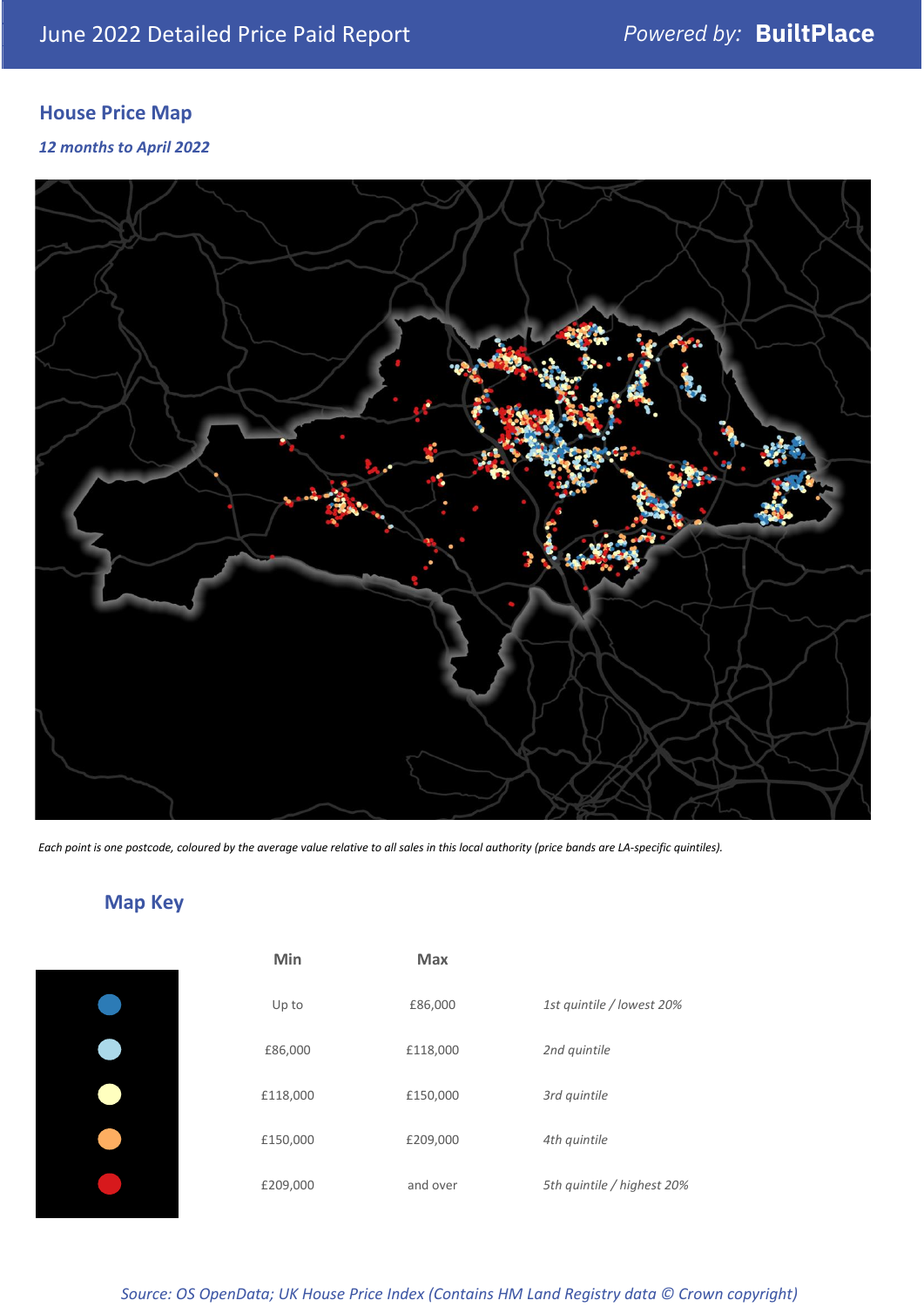# **Average House Price by Property Type**

### *12 months to April 2022*



|                 | <b>New</b>           | <b>Second hand</b> |  |  |
|-----------------|----------------------|--------------------|--|--|
| <b>Flat</b>     | £100,000             | £90,186            |  |  |
| <b>Terraced</b> | No recorded<br>sales | £107,738           |  |  |
| Semi-detached   | £163,020             | £146,115           |  |  |
| <b>Detached</b> | £218,374             | £276,613           |  |  |

# **House Price Distribution by Year**

*All properties, by price band and calendar year (2020 = year to date)*

|                    | 1997 | 2002 | 2007 | 2012 | 2017 | 2019 | 2020 |
|--------------------|------|------|------|------|------|------|------|
| <b>Under £100k</b> | 97%  | 84%  | 40%  | 48%  | 40%  | 30%  | 28%  |
| £100-200k          | 3%   | 15%  | 49%  | 42%  | 45%  | 48%  | 50%  |
| £200-300k          | 0%   | 2%   | 8%   | 8%   | 12%  | 15%  | 16%  |
| £300-400k          | 0%   | 0%   | 1%   | 1%   | 2%   | 5%   | 4%   |
| £400-500k          | 0%   | 0%   | 1%   | 1%   | 1%   | 2%   | 2%   |
| <b>£500k-1m</b>    | 0%   | 0%   | 0%   | 0%   | 0%   | 1%   | 1%   |
| £1-2m              | 0%   | 0%   | 0%   | 0%   | 0%   | 0%   | 0%   |
| <b>Over £2m</b>    | 0%   | 0%   | 0%   | 0%   | 0%   | 0%   | 0%   |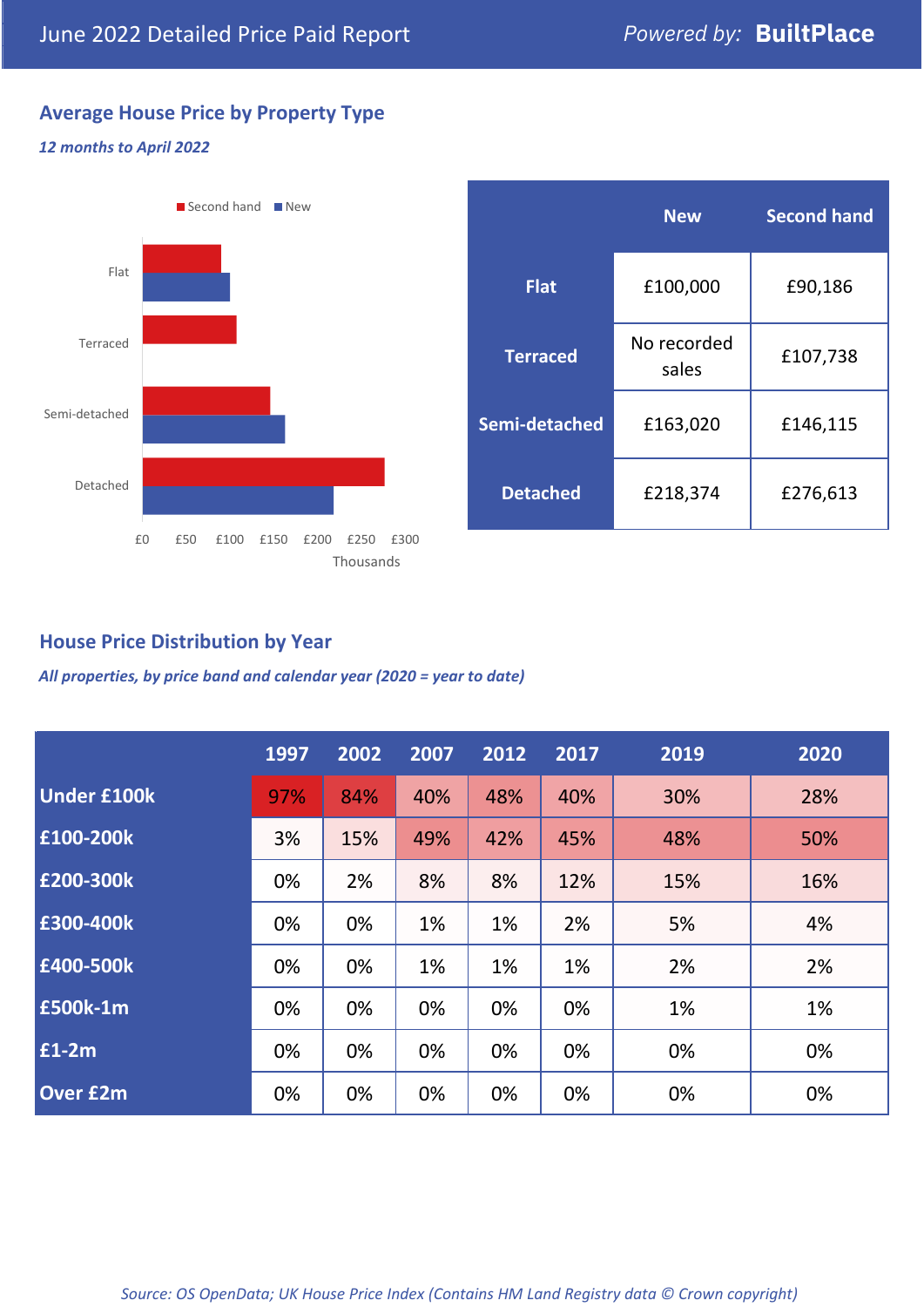# **Transactions (February 2022 data)**

*Annual Transactions, Indexed (2001-05 average = 100)*



There were 3,619 transactions in Barnsley during the 12 months to February 2022. This is 73% of the average from 2001- 05 and suggests activity is below pre-downturn levels.

Transactions in Barnsley have grown by 8.9% since 2014, compared to changes of -0.1% for Yorkshire and The Humber and -7.7% for England.



#### *Cash and New Build Sales as % of Total, by Year*

*Note: The data on this page EXCLUDES transactions identified as transfers under a power of sale/repossessions, buy-to-lets (where they can be identified by a mortgage), and transfers to non-private individuals - i.e. it comprises only Land Registry 'A' data.*